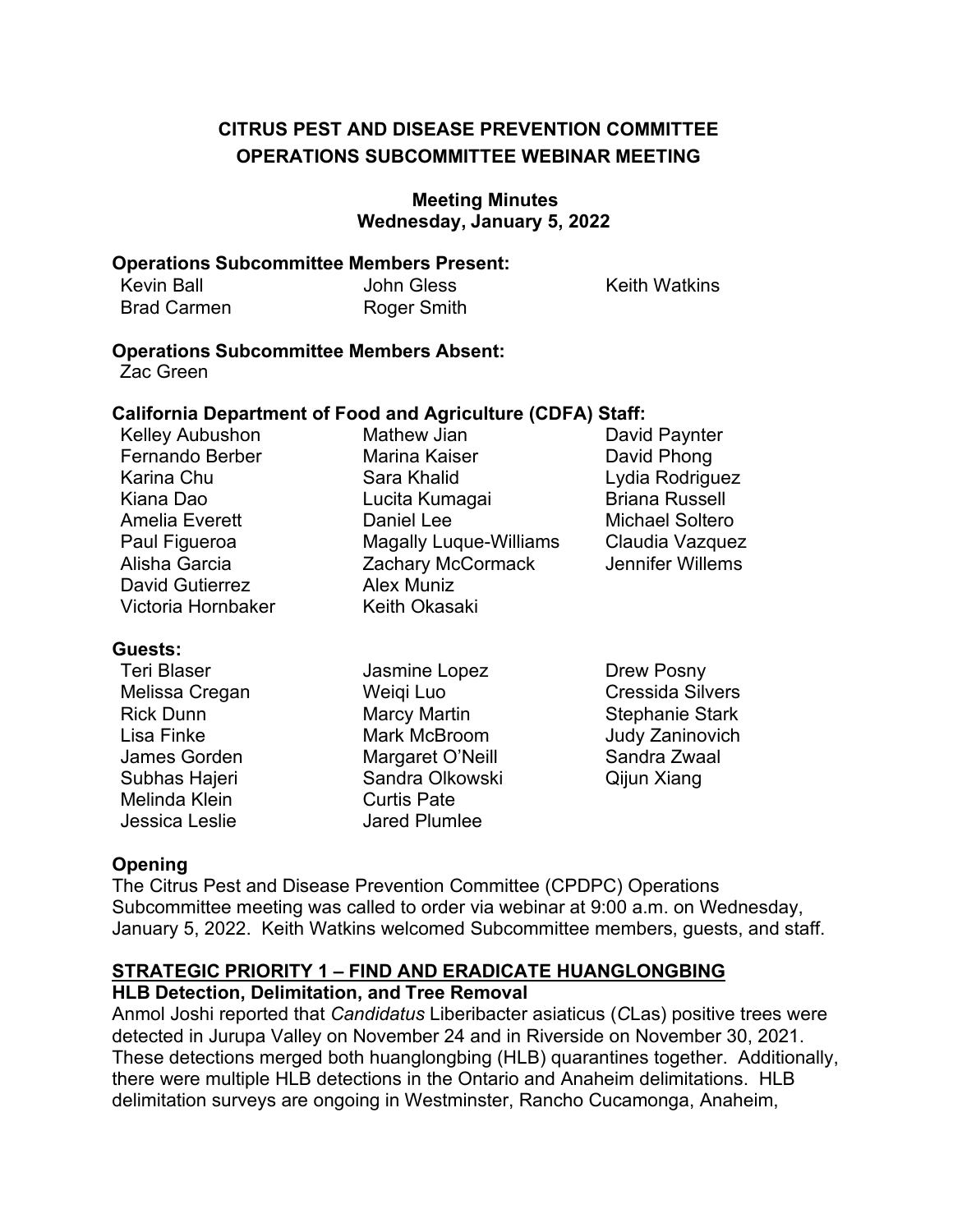Riverside, Ontario, and Pico Rivera. There were 1,844 quadrant samples taken in Bernardino counties. There were 241 HLB positive trees in November and December, with 165 trees removed. Weather and homeowner availability during the holiday season impacted tree removal. HLB border buffer risk survey in San Diego and Imperial counties were completed. November and December 2021. Most of the samples came from Orange and San

 multiple attempts with no response, an outreach letter is mailed. To increase contact for these properties, some staff work on Saturdays. Anmol discussed the procedure for refusal properties and stated that the first two weeks after a detection staff will visit the property several times and leave notifications. After

these properties, some staff work on Saturdays.<br>A discussion ensued on whether compensation is an option for tree removal. Victoria Hornbaker stated that providing compensation would set precedent for other programs. For example, the fruit fly program does not provide compensation for fruit removal. Since there is no cure for HLB infected trees, removal of the dying tree is a free service for residents provided by CDFA.

### **Laboratory Update:**

 and plant samples were analyzed. In 2021, there were a total of 598 *C*Las positive Lucita Kumagai reported that in 2021, approximately 100,000 Asian citrus psyllid (ACP) trees detected, bringing the total of infected trees to 2,840 since 2012. The majority of the positive detections are in Orange County. The positivity rate has increased slightly, to 0.9 percent positive, in 2021.

 Repairs to the laboratory facility will begin January 18, 2022 and last approximately four weeks. Equipment will be moved to areas in the lab not affected by construction and will not impact the preparation of plant samples. Victoria confirmed the Citrus Research Board (CRB) lab is certified to process both plant and ACP samples, and can be utilized in an emergency.

### **Risk Research Survey**

 David Phong reported HLB risk-based research survey 2021 cycle 1 is 100 percent samples collected. HLB risk-based research survey 2021 cycle 2 started in November surveyed. Stanislaus and Monterey counties are complete. The total properties sampled are 1,878 with 1,047 ACP samples and 1,279 plant samples collected. complete. Survey spanned from March 2021 to December 2021 across 36 counties with 55,194 properties surveyed, 12,946 ACP samples collected, and 19,379 plant 2021 and covers 37 counties and is ten percent complete with 3,862 properties

# **STRATEGIC PRIORITY 2 – CONTROL ACP MOVEMENT AND ENFORCE REGULATIONS**

### **Regulatory Activity Update**

 Keith Okasaki reported that for the first four months of the 15-month agreement period, the counties' budgets are on track and the number of inspections is comparable to last year.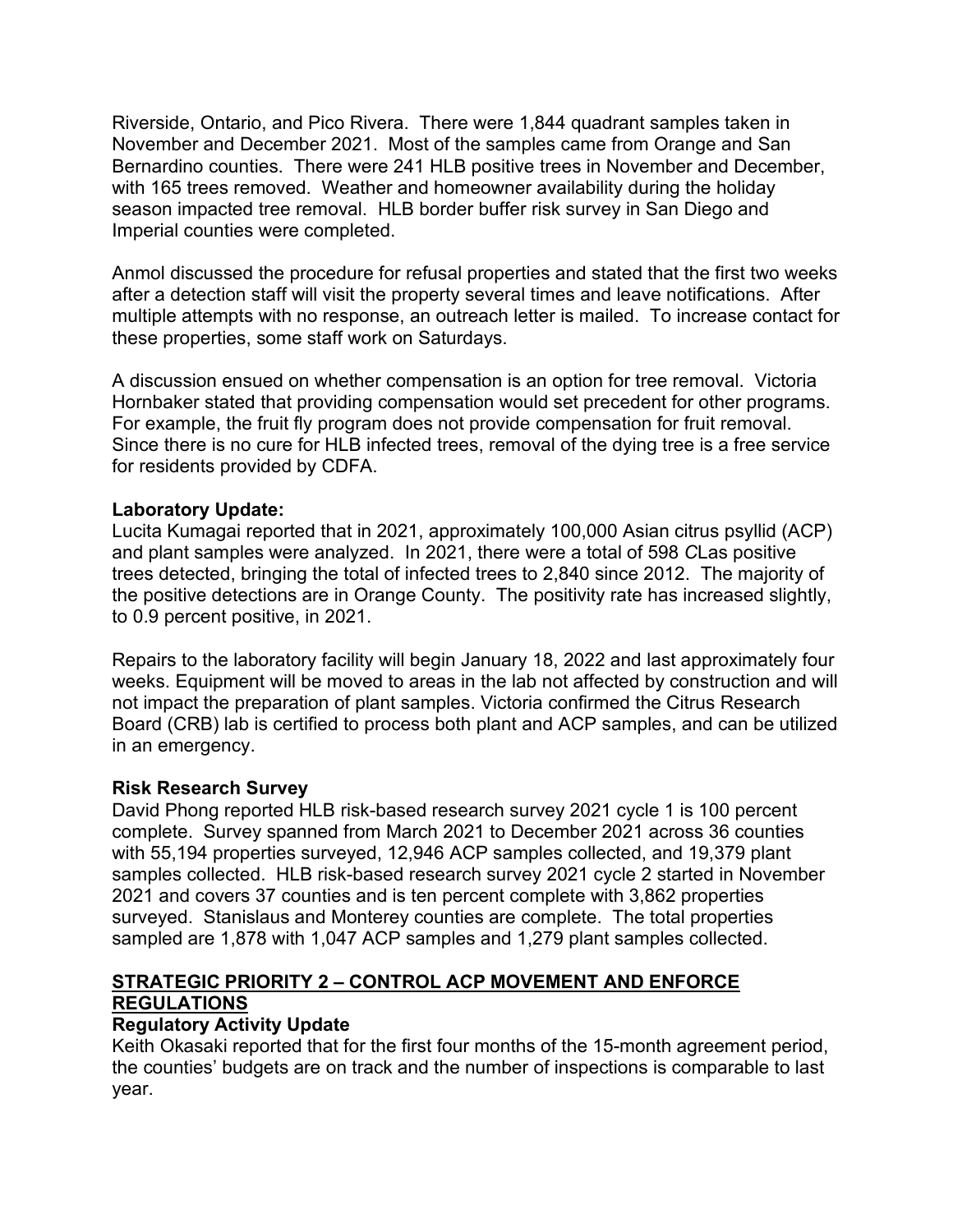### **County Tracking and Activities**

 Action has increased over the last year. Counties are doing a good job communicating with the CDFA staff and each other to maintain consistency. Keith stated that the number of Notices of Violation (NOV) and Notices of Proposed

### **Grate Cleaning Update**

 Keith reported that majority of grate cleaning inspections occurred at the beginning of the year and in August, depending on the season. CDFA expects counties to inspect ten percent of grate cleaned bins, which the counties have met and exceeded. Some inspections had higher leaves present in the bins at the beginning of 2021, resulting in NOVs and warnings. When asked by packing houses, CDFA has provided suggestions on how to improve the grate cleaning process.

# **STRATEGIC PRIORITY 3 – ACP CONTROL/SUPPRESSION**

### **Trapping, Treatment, and Staffing Updates**

### *Southern District*

 Anmol reported that inclement weather caused a delay in treatment in December 2021. Emergency treatment near commercial citrus groves will start at the end of January or early February 2022. In November and December 2021, three public meetings were held with two more scheduled in January. Treatment is complete in the city of Orange. Ontario, Rancho Cucamonga, and Anaheim are ongoing at 81, 77, and 87 percent complete, respectively.

## *Central District*

 Jennifer Willems reported four ACP detections in Kern, Tulare, Fresno, and Monterey occurred at a packing house. The 50-meter survey, delimitation trap deployment, and treatment preparations were underway for the ACP detection in Monterey County. counties. The 50-meter survey was completed for the detection in Tulare County, delimitation traps were deployed, and treatment is ongoing with only one residence remaining. The Fresno County detection was deemed a regulatory incident having Delimitation trapping in Kern and San Luis Obispo (SLO) counties are ongoing. Detection trapping is ongoing in Fresno and Madera counties.

 Santa Barbara border traps averaged 17 ACP per trap in November, prompting SLO County to request treatment along the Santa Barbara border, with permission from the Santa Barbara Agricultural Commissioner's office. Treatment is estimated at \$50,000. Roger Smith made a motion to present the \$50,000 budget increase for treatment in Santa Maria in Santa Barbara County to the full committee. The motion passed unanimously.

 County near commercial groves and in the city of Santa Maria. Dr. David Morgan will Staff finished citrus commodity surveys for 2021. Biocontrol releases continued in Kern and SLO Counties, including Santa Barbara work with Santa Barbara County Agricultural Commissioner's office to begin a monitoring program for Santa Maria to establish effectiveness of biocontrol releases.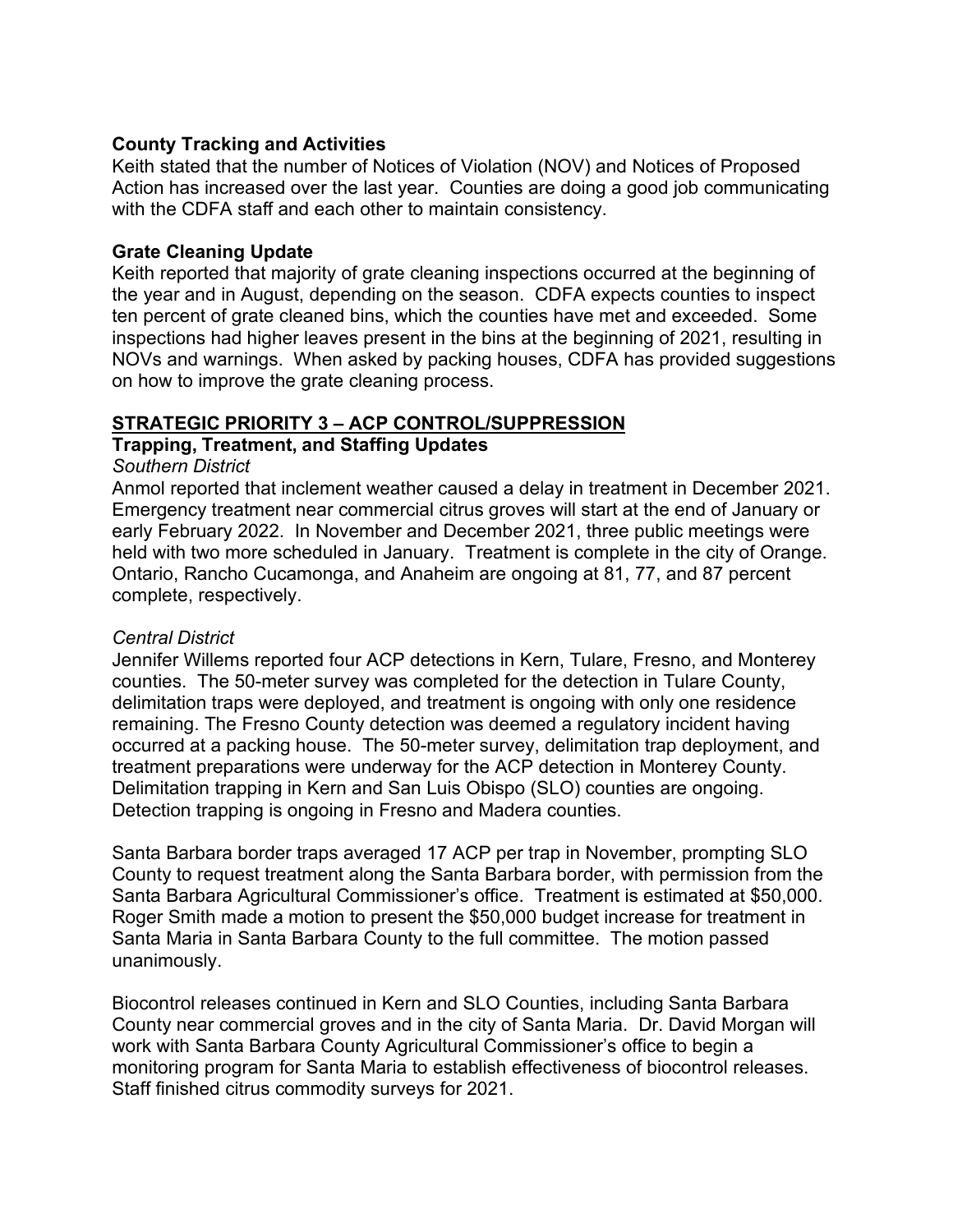### *Northern District*

 Santa Clara has ongoing detections and has 598 traps deployed across 27 delimitation grids. A new ACP detection in Alameda County at an industrial park resulted in 110 delimitation traps. HLB risk-based research survey 2021 cycle 2 started in November consisting of 20 counties covering 1,597 square miles. Zachary McCormick reported that ACP detection trapping has started in 21 counties.

# **Regional/GL ACP Updates**

 Sara Khalid reported that Fresno, Northern Tulare, and Kern Counties each had one ACP detection. Kern County had 18 detections in 2021. Winter area-wide treatments had ACP detections in eight citrus groves with all testing negative for *C*Las. are scheduled to begin January 2022. ACP canine teams were in Imperial County and

 Prevention Division and the benefits of the citrus program. Additionally, Victoria Hornbaker is working on a consultation to invite tribal representatives to an informational session to learn about the Citrus Pest and Disease

# **Biocontrol Updates**

 Dr. David Morgan reported that inclement weather and COVID-19 slowed activities in Santa Clara Counties, and in Arizona. Over three million *Tamarixia* were released in 2021*.* Eighty one percent of releases were around HLB detection areas. The flush was 53 compared to 0.2 in 2021. A scientific article was recently published on how controlling Argentine ant populations leads to *Tamarixia's* effectiveness. December yet the program managed to release 266,000 *Tamarixia.* These releases were in Los Angeles, Orange, Ventura, Kern, San Diego, Imperial, San Bernardino, monitoring shows a reduction in ACP populations. In 2015, the average ACP found per

# **STRATEGIC PRIORITY 4 – IMPROVE DATA TECHNOLOGY, ANALYSIS, AND SHARING**

### **Data Analysis and Tactical Operation Center (DATOC) Update**

 Dr. Sandra Olkowski reported that CRB is actively recruiting for the DATOC program manager. The third quarter sampling data is being analyzed. The Kern County buffers are being analyzed and will meet with grower liaisons to discuss a path forward.

## **Data Management Report**

 Rick Dunn continues to work on the Fresno County citrus layer. He will update Southern California's citrus layer after Fresno County is complete. The December 2021 grove sampling program saw a drop in ACP collections due to weather, illness, and holidays.

### **OTHER ITEMS AND ADJOURNMENT**

### **Program Environmental Impact Report (PEIR) Update**

 Victoria Hornbaker continues to work with the Legal Office on the PEIR. Major impacts to field activities are not anticipated as the team continues to identify alternate paths for California Environmental Quality Act compliance.